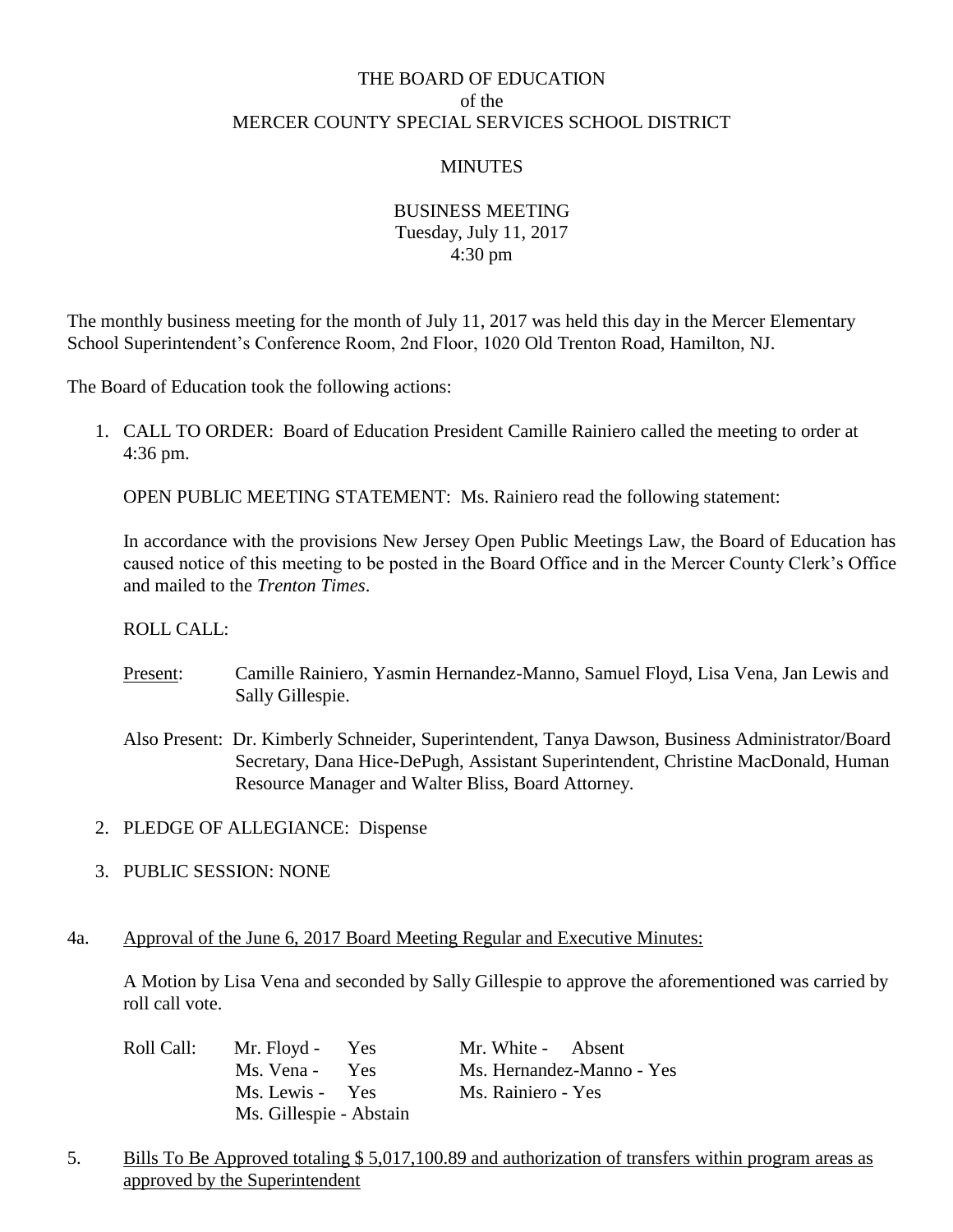A Motion by Lisa Vena and seconded by Jan Lewis to approve the aforementioned was carried by roll call vote.

| Roll Call: | Mr. Floyd - Yes     | Mr. White - Absent        |
|------------|---------------------|---------------------------|
|            | Ms. Vena - Yes      | Ms. Hernandez-Manno - Yes |
|            | Ms. Lewis - Yes     | Ms. Rainiero - Yes        |
|            | Ms. Gillespie - Yes |                           |

#### 6. Treasurer's Report for May 2017

A Motion by Samuel Floyd and seconded by Jan Lewis to approve the aforementioned was carried by roll call vote.

| Roll Call: | Mr. Floyd - Yes     | Mr. White - Absent        |
|------------|---------------------|---------------------------|
|            | Ms. Vena - Yes      | Ms. Hernandez-Manno - Yes |
|            | Ms. Lewis - Yes     | Ms. Rainiero - Yes        |
|            | Ms. Gillespie - Yes |                           |

### 7. Correspondence & Communications – None

- 8. Committee Reports None
- 9. Superintendent's Report None

New/Special Projects: None

Recommend Board approve the following:

#### PERSONNEL & ADDENDUM

BE IT RESOLVED That the Board of Education does hereby approve the following appointments, reappointments, adjustments, resignations, terminations, retirements, leaves, transfers, suspensions, and requests for expedites, emergency certification for the School Year 2017 – 2018 as recommended by the Superintendent.

BE IT FURTHER RESOLVED That the Board of Education submit to the County Superintendent, as required, applications for emergency hiring and the applicants' attestations that they have not been convicted of any disqualifying crime pursuant to the provisions of N.J.S.A. 18A:6-7.1 et seq, N.J.S.A. 18A:39-17 et seq, or N.J.S.A. 18A:6-4.13 et seq.

Appointments, Re-Appointments, Resignations, Leaves, Retirements, etc., (Attachment A) and addendum.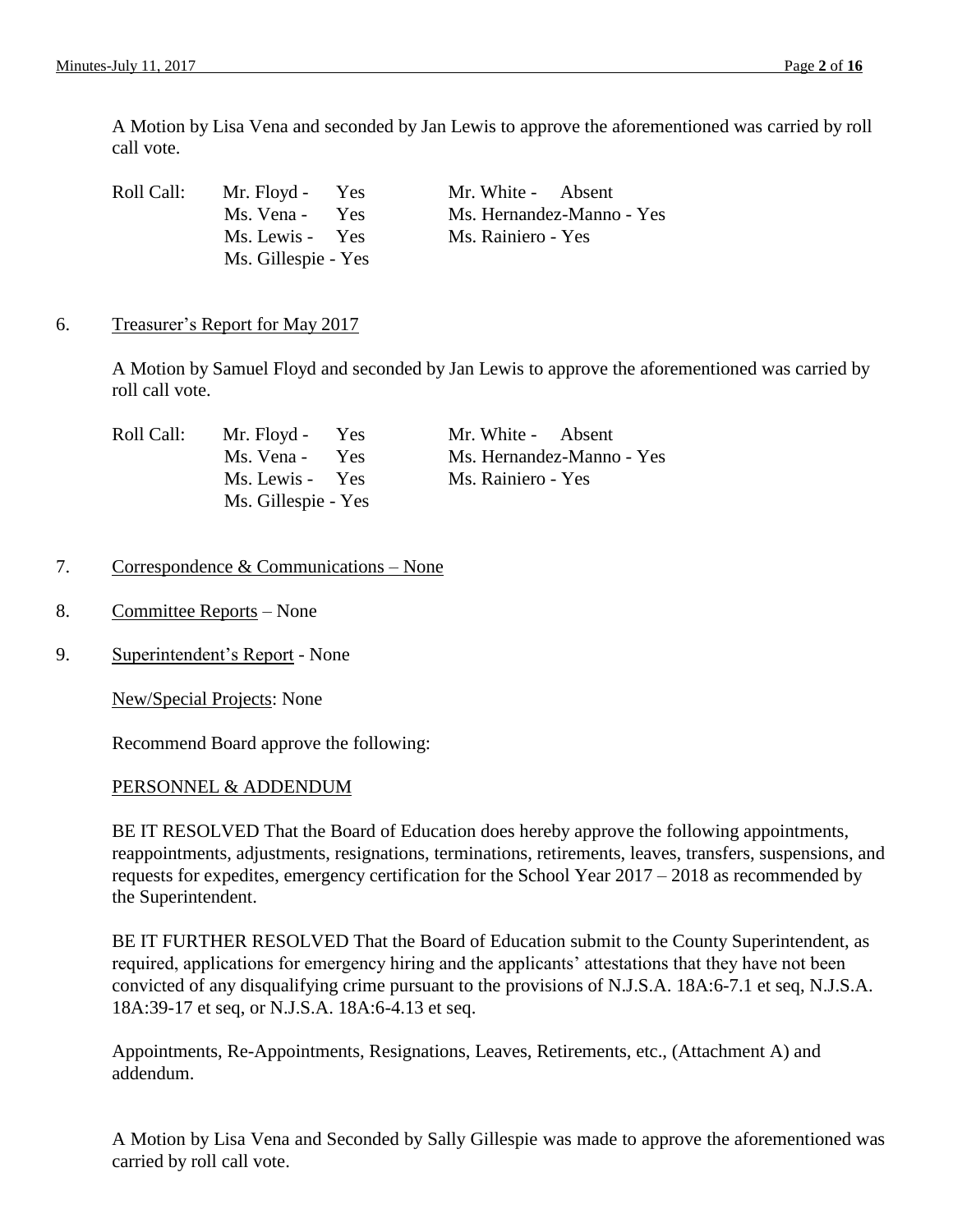| Roll Call: | Mr. Floyd - Yes     | Mr. White - Absent |                                |
|------------|---------------------|--------------------|--------------------------------|
|            | Ms. Vena - Yes      |                    | Ms. Hernandez-Manno - Abstain* |
|            | Ms. Lewis - Yes     | Ms. Rainiero - Yes |                                |
|            | Ms. Gillespie - Yes |                    |                                |

\*Note: Ms. Hernandez-Manno abstains from Emergent hire.

2017-2018 Substitute Renewals (*Attachment A-1)*

A Motion by Lisa Vena and Seconded by Sally Gillespie was made to approve the aforementioned was carried by roll call vote.

| Roll Call: | Mr. Floyd - Yes     | Mr. White - Absent        |
|------------|---------------------|---------------------------|
|            | Ms. Vena - Yes      | Ms. Hernandez-Manno - Yes |
|            | Ms. Lewis - Yes     | Ms. Rainiero - Yes        |
|            | Ms. Gillespie - Yes |                           |

Continuation of Charlotte Danielson Group Model for Teacher, Therapist, Child Study Team and support staff evaluation per code N.J.A.C. 6A.10., effective: 07/01/2017 to 06/30/2018.

A Motion by Lisa Vena and Seconded by Sally Gillespie was made to approve the aforementioned was carried by roll call vote.

| Roll Call: | Mr. Floyd - Yes     | Mr. White - Absent        |
|------------|---------------------|---------------------------|
|            | Ms. Vena - Yes      | Ms. Hernandez-Manno - Yes |
|            | Ms. Lewis - Yes     | Ms. Rainiero - Yes        |
|            | Ms. Gillespie - Yes |                           |

Continuation of Stronge Leader Evaluation Model for Principals and Supervisors per code N.J.A.C. 6A.10., effective : 07/01/2017 to 06/30/2018.

A Motion by Lisa Vena and Seconded by Sally Gillespie was made to approve the aforementioned was carried by roll call vote.

| Roll Call: | Mr. Floyd - Yes     | Mr. White - Absent        |
|------------|---------------------|---------------------------|
|            | Ms. Vena - Yes      | Ms. Hernandez-Manno - Yes |
|            | Ms. Lewis - Yes     | Ms. Rainiero - Yes        |
|            | Ms. Gillespie - Yes |                           |

#### **MISCELLANEOUS:**

Recommend Board approve the following:

Reaffirming of the 2016-2019 Comprehensive Equity Plan and Statement of Assurance (*Available for review in Administrative Offices)*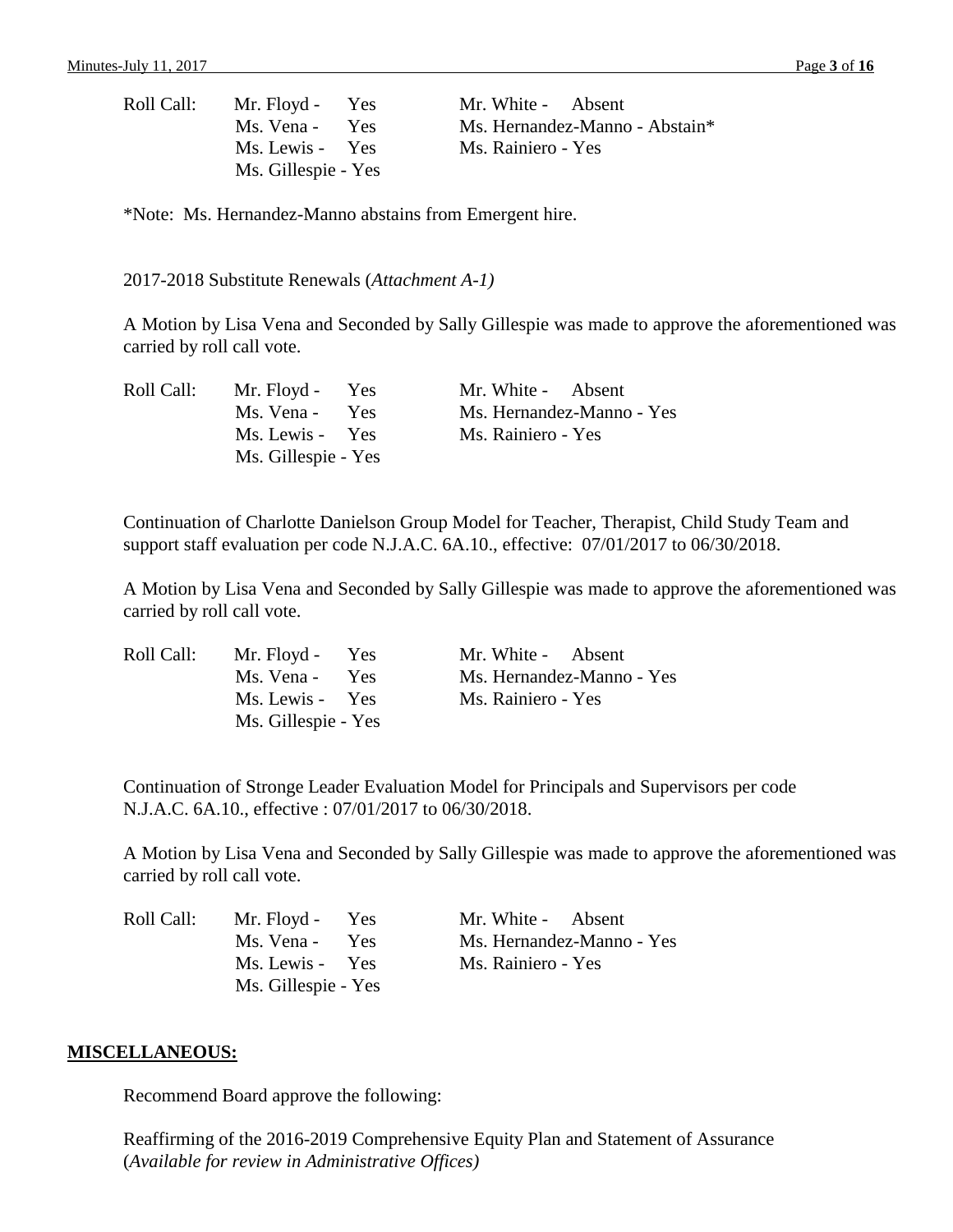A Motion by Lisa Vena and Seconded by Sally Gillespie was made to approve the aforementioned was carried by roll call vote.

Dr. Schneider reviewed the Annual Summary Report on School Wellness Progress.

| Roll Call: | Mr. Floyd - Yes     | Mr. White - Absent        |
|------------|---------------------|---------------------------|
|            | Ms. Vena - Yes      | Ms. Hernandez-Manno - Yes |
|            | Ms. Lewis - Yes     | Ms. Rainiero - Yes        |
|            | Ms. Gillespie - Yes |                           |

2017-2018 Affirmative Action Team Members (*Attachment B)*

A Motion by Lisa Vena and Seconded by Sally Gillespie was made to approve the aforementioned was carried by roll call vote.

| Roll Call: | Mr. Floyd - Yes     | Mr. White - Absent        |
|------------|---------------------|---------------------------|
|            | Ms. Vena - Yes      | Ms. Hernandez-Manno - Yes |
|            | Ms. Lewis - Yes     | Ms. Rainiero - Yes        |
|            | Ms. Gillespie - Yes |                           |

2017-2018 DEAC Committee Members (*Attachment C)*

A Motion by Lisa Vena and Seconded by Sally Gillespie was made to approve the aforementioned was carried by roll call vote.

| Roll Call: | Mr. Floyd - Yes     | Mr. White - Absent        |
|------------|---------------------|---------------------------|
|            | Ms. Vena - Yes      | Ms. Hernandez-Manno - Yes |
|            | Ms. Lewis - Yes     | Ms. Rainiero - Yes        |
|            | Ms. Gillespie - Yes |                           |

*2017-2018 ScIP Committee Members (Attachment D)*

A Motion by Lisa Vena and Seconded by Sally Gillespie was made to approve the aforementioned was carried by roll call vote.

| Roll Call: | Mr. Floyd - Yes     | Mr. White - Absent        |
|------------|---------------------|---------------------------|
|            | Ms. Vena -<br>Yes.  | Ms. Hernandez-Manno - Yes |
|            | Ms. Lewis - Yes     | Ms. Rainiero - Yes        |
|            | Ms. Gillespie - Yes |                           |

Revised Curriculum Guides (For Review in Assistant Superintendent's Office) *Food Services Program*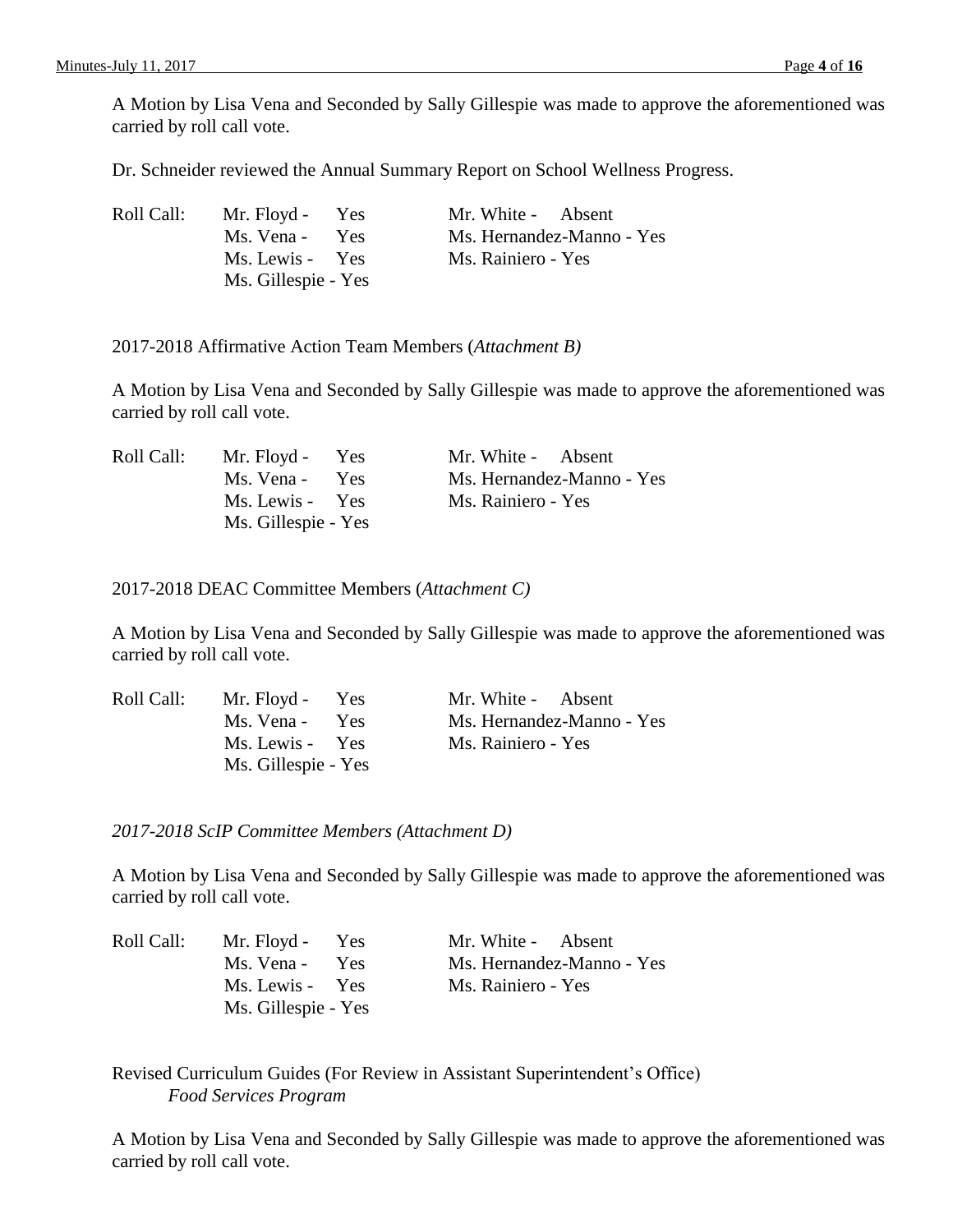| Roll Call: | Mr. Floyd - Yes     | Mr. White - Absent        |
|------------|---------------------|---------------------------|
|            | Ms. Vena - Yes      | Ms. Hernandez-Manno - Yes |
|            | Ms. Lewis - Yes     | Ms. Rainiero - Yes        |
|            | Ms. Gillespie - Yes |                           |

Schools Codes of Conduct (*Available for review in Administrative Offices*)

A Motion by Lisa Vena and Seconded by Sally Gillespie was made to approve the aforementioned was carried by roll call vote.

| Roll Call: | Mr. Floyd - Yes     | Mr. White - Absent        |
|------------|---------------------|---------------------------|
|            | Ms. Vena - Yes      | Ms. Hernandez-Manno - Yes |
|            | Ms. Lewis - Yes     | Ms. Rainiero - Yes        |
|            | Ms. Gillespie - Yes |                           |

Revision(s)/New Policies/Regulations/ByLaws – **First Reading** *(Attachment E)*

### *POLICIES*

| 1240 | Evaluation of Superintendent (M)                                                   |
|------|------------------------------------------------------------------------------------|
| 1511 | Board of Education Website Accessibility                                           |
| 3126 | <b>District Mentoring Program</b>                                                  |
| 3221 | Evaluation of Teachers (M)                                                         |
| 3222 | Evaluation of Teaching Staff Members Excluding Teachers and Administrators (M)     |
| 3223 | Evaluation of Administrators, Excluding Principals, Vice Principals, and Assistant |
|      | Principals (M)                                                                     |
| 3224 | Evaluation of Principals, Vice Principals, and Assistant Principals (M)            |
| 3240 | Professional Development for Teachers and School Leaders (M)                       |
| 5610 | Suspension $(M)$                                                                   |
| 5620 | Expulsion $(M)$                                                                    |

### *REGULATIONS*

- 1240 Evaluation of Superintendent (M)
- 3126 District Mentoring Program
- 3221 Evaluation of Teachers (M)
- 3222 Evaluation of Teaching Staff Members Excluding Teachers and Administrators (M)
- 3223 Evaluation of Administrators, Excluding Principals, Vice Principals, and Assistant Principals (M)
- 3224 Evaluation of Principals, Vice Principals, and Assistant Principals (M)
- 3240 Professional Development for Teachers and School Leaders (M)
- 5610 Suspension (M)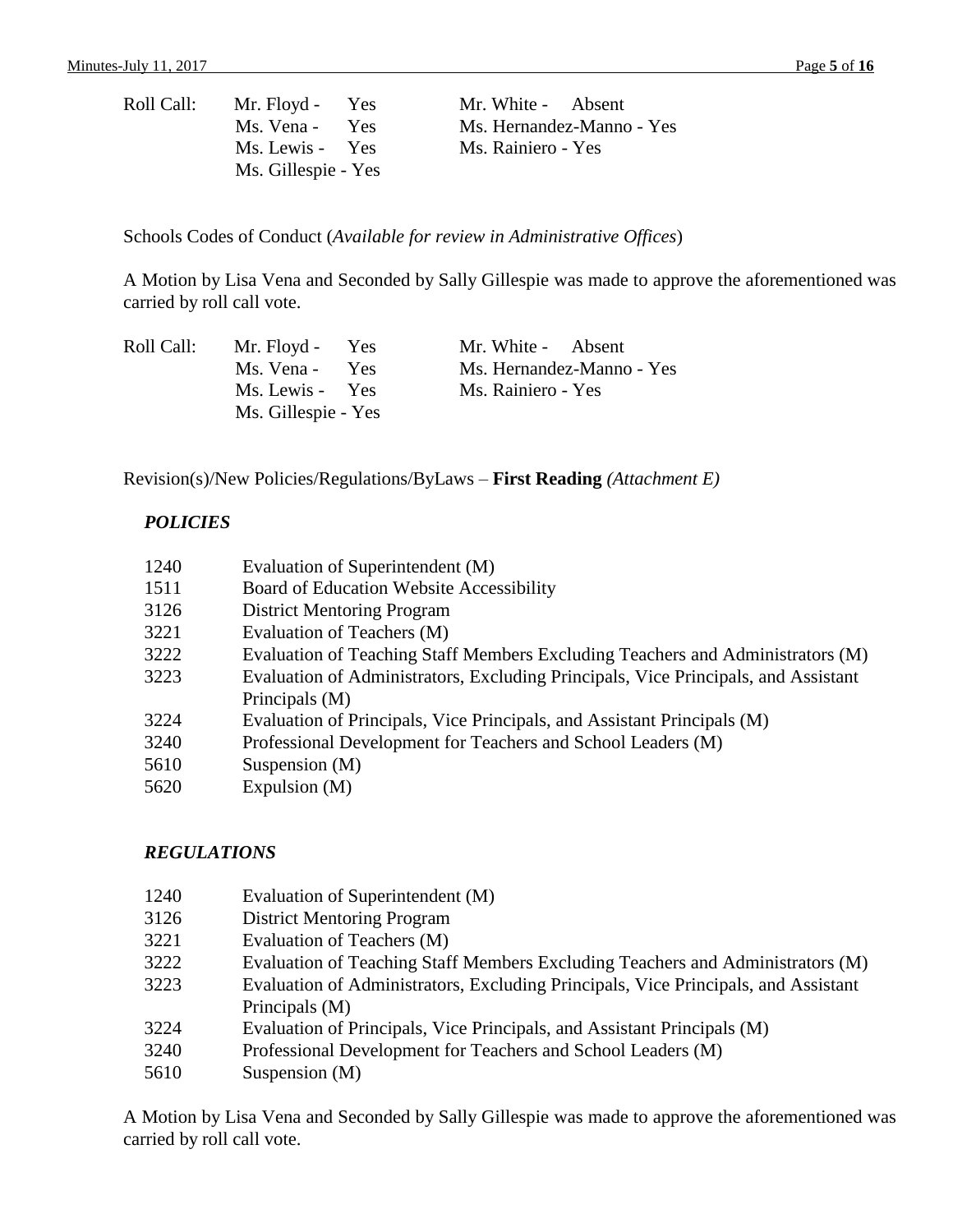| Roll Call: | Mr. Floyd - Yes     | Mr. White - Absent        |
|------------|---------------------|---------------------------|
|            | Ms. Vena - Yes      | Ms. Hernandez-Manno - Yes |
|            | Ms. Lewis - Yes     | Ms. Rainiero - Yes        |
|            | Ms. Gillespie - Yes |                           |

Revision(s)/New Policies/Regulations/By-Laws–**Second Reading** *(no changes from First Reading)*

A Motion by Lisa Vena and Seconded by Sally Gillespie was made to approve the aforementioned was carried by roll call vote.

| Roll Call: | Mr. Floyd - Yes     | Mr. White - Absent        |
|------------|---------------------|---------------------------|
|            | Ms. Vena - Yes      | Ms. Hernandez-Manno - Yes |
|            | Ms. Lewis - Yes     | Ms. Rainiero - Yes        |
|            | Ms. Gillespie - Yes |                           |

#### *REGULATIONS*

| 3212 | Professional Staff Attendance Review and Improvement Plan |
|------|-----------------------------------------------------------|
| 4211 | <b>Support Staff Attendance</b>                           |

A Motion by Lisa Vena and Seconded by Sally Gillespie was made to approve the aforementioned was carried by roll call vote.

| Roll Call: | Mr. Floyd - Yes     | Mr. White - Absent        |
|------------|---------------------|---------------------------|
|            | Ms. Vena - Yes      | Ms. Hernandez-Manno - Yes |
|            | Ms. Lewis - Yes     | Ms. Rainiero - Yes        |
|            | Ms. Gillespie - Yes |                           |

#### **REPORTS:**

Recommend Board approve the following:

Fire and Security Drill(s) for month of June 2017 (*Attachment F*)

| Roll Call: | Mr. Floyd - Yes     | Mr. White - Absent        |
|------------|---------------------|---------------------------|
|            | Ms. Vena - Yes      | Ms. Hernandez-Manno - Yes |
|            | Ms. Lewis - Yes     | Ms. Rainiero - Yes        |
|            | Ms. Gillespie - Yes |                           |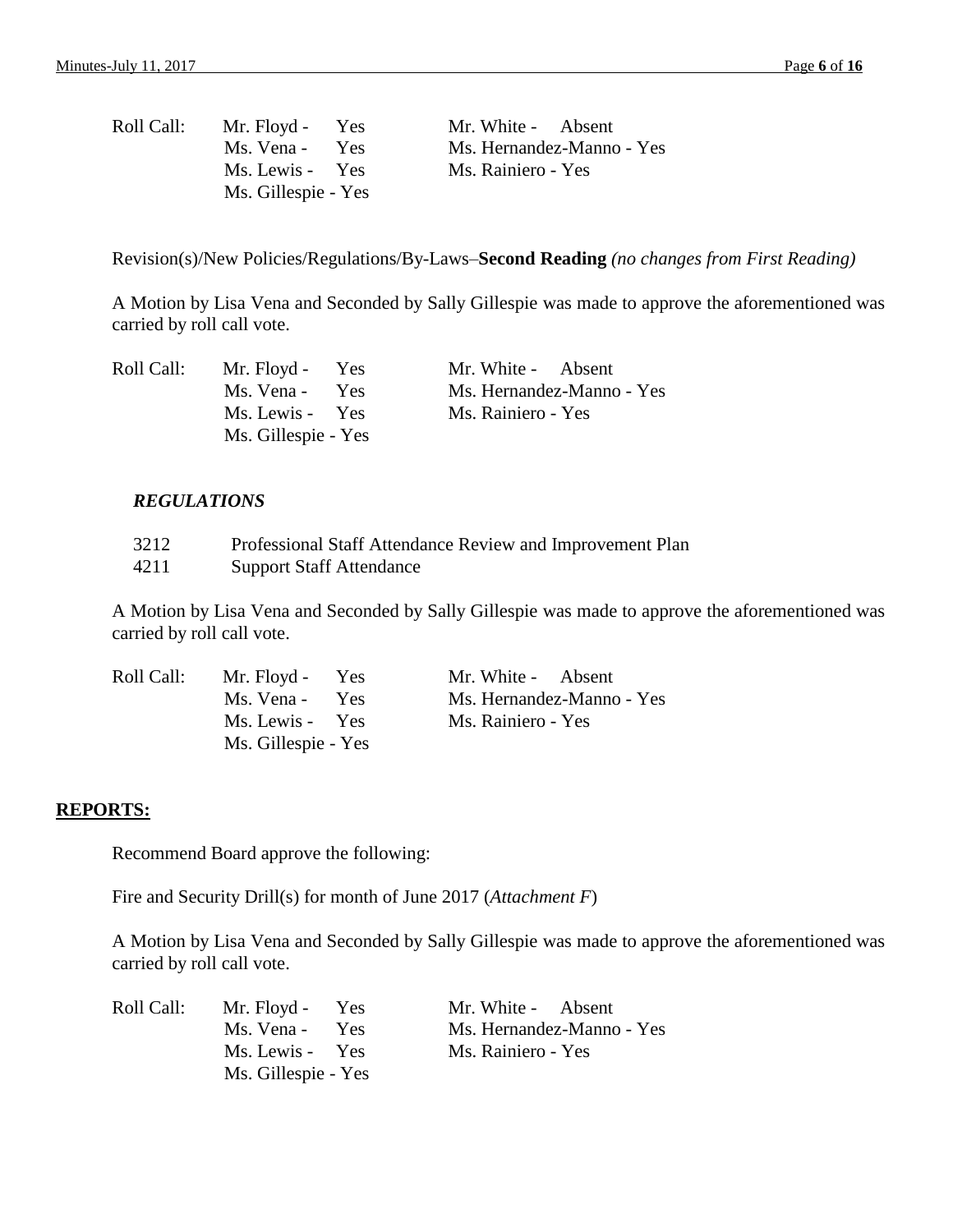| <b>YEAR</b>      | <b>JULY</b> | AUG | <b>SEP</b> | <b>OCT</b> | <b>NOV</b> | <b>DEC</b> | <b>JAN</b> | <b>FEB</b> | <b>MAR</b> | <b>APR</b> | <b>MAY</b> | JUN |
|------------------|-------------|-----|------------|------------|------------|------------|------------|------------|------------|------------|------------|-----|
| $2015 -$<br>2016 | 521         | 519 | 654        | 659        | 665        | 661        | 666        | 661        | 657        | 660        | 657        | 652 |
| 2016-<br>2017    | 511         | 508 | 586        | 598        | 601        | 600        | 603        | 607        | 615        | 616        | 619        | 619 |

Enrollment Data as of June 2017

|                                 | 05/31/17          |     |
|---------------------------------|-------------------|-----|
| Mercer High School              | 291               | 291 |
| <b>Mercer Elementary School</b> | 211               | 211 |
| <b>Regional Day School</b>      |                   | q   |
| J. F. Cappello School           | 108               | 08  |
|                                 | <b>TOTAL: 619</b> | 619 |

A Motion by Lisa Vena and Seconded by Sally Gillespie was made to approve the aforementioned was carried by roll call vote.

| Roll Call: | Mr. Floyd - Yes     | Mr. White - Absent        |
|------------|---------------------|---------------------------|
|            | Ms. Vena - Yes      | Ms. Hernandez-Manno - Yes |
|            | Ms. Lewis - Yes     | Ms. Rainiero - Yes        |
|            | Ms. Gillespie - Yes |                           |

Harassment, Intimidation & Bullying as of June 2017: and addendum with revision

| Month        | Investigations | <b>HIB</b> | Non-HIB | Pending |
|--------------|----------------|------------|---------|---------|
| July         |                |            |         |         |
| August       |                |            |         |         |
| September    |                |            |         |         |
| October      |                |            |         |         |
| November     |                |            |         |         |
| December     |                |            |         |         |
| January      |                |            |         |         |
| February     |                |            |         |         |
| March        |                |            |         |         |
| April        |                |            |         |         |
| May          |                |            |         |         |
| June         |                |            |         |         |
| <b>TOTAL</b> |                |            |         |         |

| Roll Call: | Mr. Floyd - Yes | Mr. White - Absent        |
|------------|-----------------|---------------------------|
|            | Ms. Vena - Yes  | Ms. Hernandez-Manno - Yes |
|            | Ms. Lewis - Yes | Ms. Rainiero - Yes        |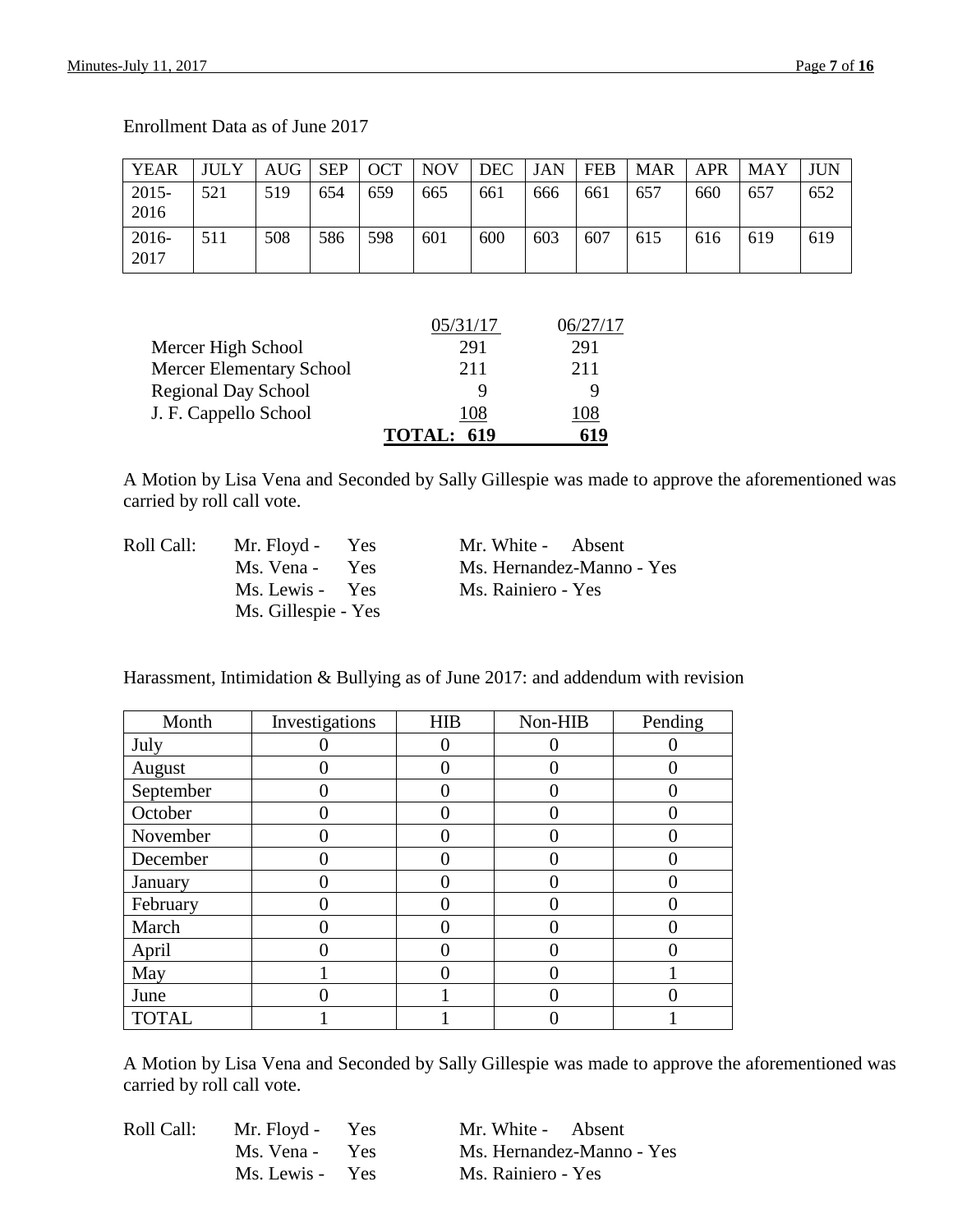Ms. Gillespie – Yes

# 10. **OLD BUSINESS: – NONE**

### 11. **NEW BUSINESS**

Recommend Board approve the following:

a. Approve the following student affiliation agreements between Mercer County Special Services School and (Attachment 11-a). Steinert High School VIP Program

A Motion by Jan Lewis and Seconded by Lisa Vena was made to approve the aforementioned was carried by roll call vote.

| Roll Call: | Mr. Floyd - Yes     | Mr. White - Absent        |
|------------|---------------------|---------------------------|
|            | Ms. Vena - Yes      | Ms. Hernandez-Manno - Yes |
|            | Ms. Lewis - Yes     | Ms. Rainiero - Yes        |
|            | Ms. Gillespie - Yes |                           |

b. Approve the resolution to accept a \$159,029 surplus distribution from the BCIPJIF to be applied as follows: \$159,029 towards 2017/2018 premium (Attachment 11-b).

A Motion by Jan Lewis and Seconded by Lisa Vena was made to approve the aforementioned was carried by roll call vote.

| Roll Call: | Mr. Floyd - Yes     | Mr. White - Absent        |
|------------|---------------------|---------------------------|
|            | Ms. Vena - Yes      | Ms. Hernandez-Manno - Yes |
|            | Ms. Lewis - Yes     | Ms. Rainiero - Yes        |
|            | Ms. Gillespie - Yes |                           |

c. Approve renewal of contract with Software Advantage, Inc., for the microTRIPS software transportation service for 2017/2018 school year for \$ 4,000 from Gaap account # 65-990-270-340-06- TECH (Attachment 11-c).

A Motion by Jan Lewis and Seconded by Lisa Vena was made to approve the aforementioned was carried by roll call vote.

| Roll Call: | Mr. Floyd - Yes          | Mr. White - Absent        |
|------------|--------------------------|---------------------------|
|            | Ms. Vena -<br><b>Yes</b> | Ms. Hernandez-Manno - Yes |
|            | Ms. Lewis - Yes          | Ms. Rainiero - Yes        |
|            | Ms. Gillespie - Yes      |                           |

d. Approve agreement with Paul's Commodity Hauling, Inc. to provide delivery of State Food Commodities to be managed and invoiced through Sodexo for the 2017/2018 school year per agreement (Attachment 11-d).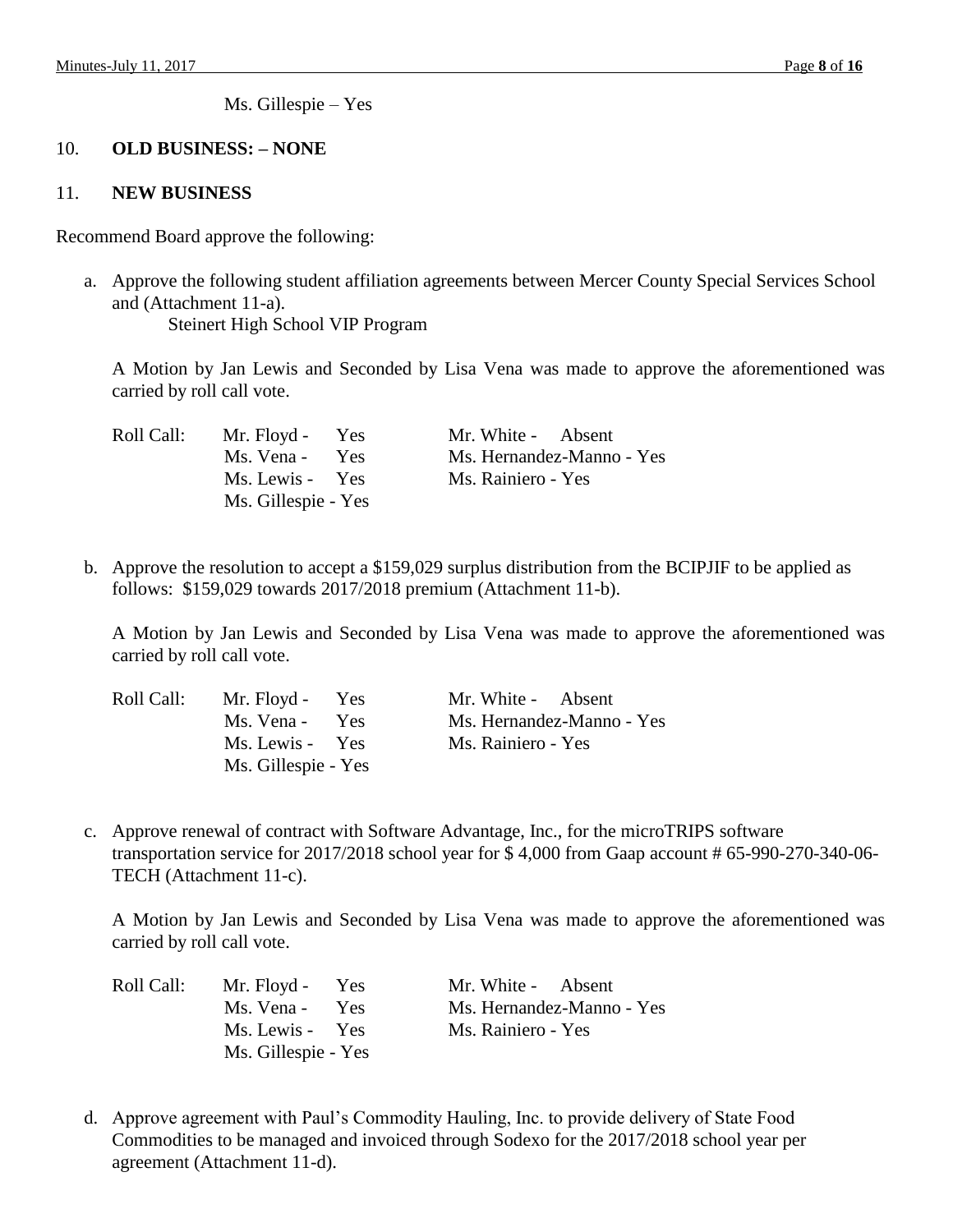| Roll Call: | Mr. Floyd - Yes     | Mr. White - Absent        |
|------------|---------------------|---------------------------|
|            | Ms. Vena - Yes      | Ms. Hernandez-Manno - Yes |
|            | Ms. Lewis - Yes     | Ms. Rainiero - Yes        |
|            | Ms. Gillespie - Yes |                           |

e. Approve Agreement for Local Education Agencies (LEA-Mercer County Special Services School District) Consolidating School Meal Programs with Mercer County Technical Schools MCTS) in order to support the MCTS full-time Health Science Academies and Rubino Academy students for the 2017/18 school year (Attachment 11-e).

A Motion by Jan Lewis and Seconded by Lisa Vena was made to approve the aforementioned was carried by roll call vote.

| Roll Call: | Mr. Floyd - Yes     | Mr. White - Absent        |
|------------|---------------------|---------------------------|
|            | Ms. Vena - Yes      | Ms. Hernandez-Manno - Yes |
|            | Ms. Lewis - Yes     | Ms. Rainiero - Yes        |
|            | Ms. Gillespie - Yes |                           |

f. Approve renewal of software agreement with School Dude.com Incorporated for State mandated automated work order system, as required by N.J.A.C. 6A:23A-6.9 for the period August 1, 2017 through July 31, 2018 renewal amount not to exceed \$4,116.84 Gaap Account # 11-000-262-420-05- XXXX.

A Motion by Jan Lewis and Seconded by Lisa Vena was made to approve the aforementioned was carried by roll call vote.

| Roll Call: | Mr. Floyd - Yes     | Mr. White - Absent        |
|------------|---------------------|---------------------------|
|            | Ms. Vena - Yes      | Ms. Hernandez-Manno - Yes |
|            | Ms. Lewis - Yes     | Ms. Rainiero - Yes        |
|            | Ms. Gillespie - Yes |                           |

g. Approve IMX Medical Management Services Fit for Duty Exams for the 2017/18 school year up to \$700.00/per evaluation and up to \$2,000.00/per evaluation for specialty doctors.

A Motion by Jan Lewis and Seconded by Lisa Vena was made to approve the aforementioned was carried by roll call vote.

| Roll Call: | Mr. Floyd - Yes          | Mr. White - Absent        |
|------------|--------------------------|---------------------------|
|            | Ms. Vena -<br><b>Yes</b> | Ms. Hernandez-Manno - Yes |
|            | Ms. Lewis - Yes          | Ms. Rainiero - Yes        |
|            | Ms. Gillespie - Yes      |                           |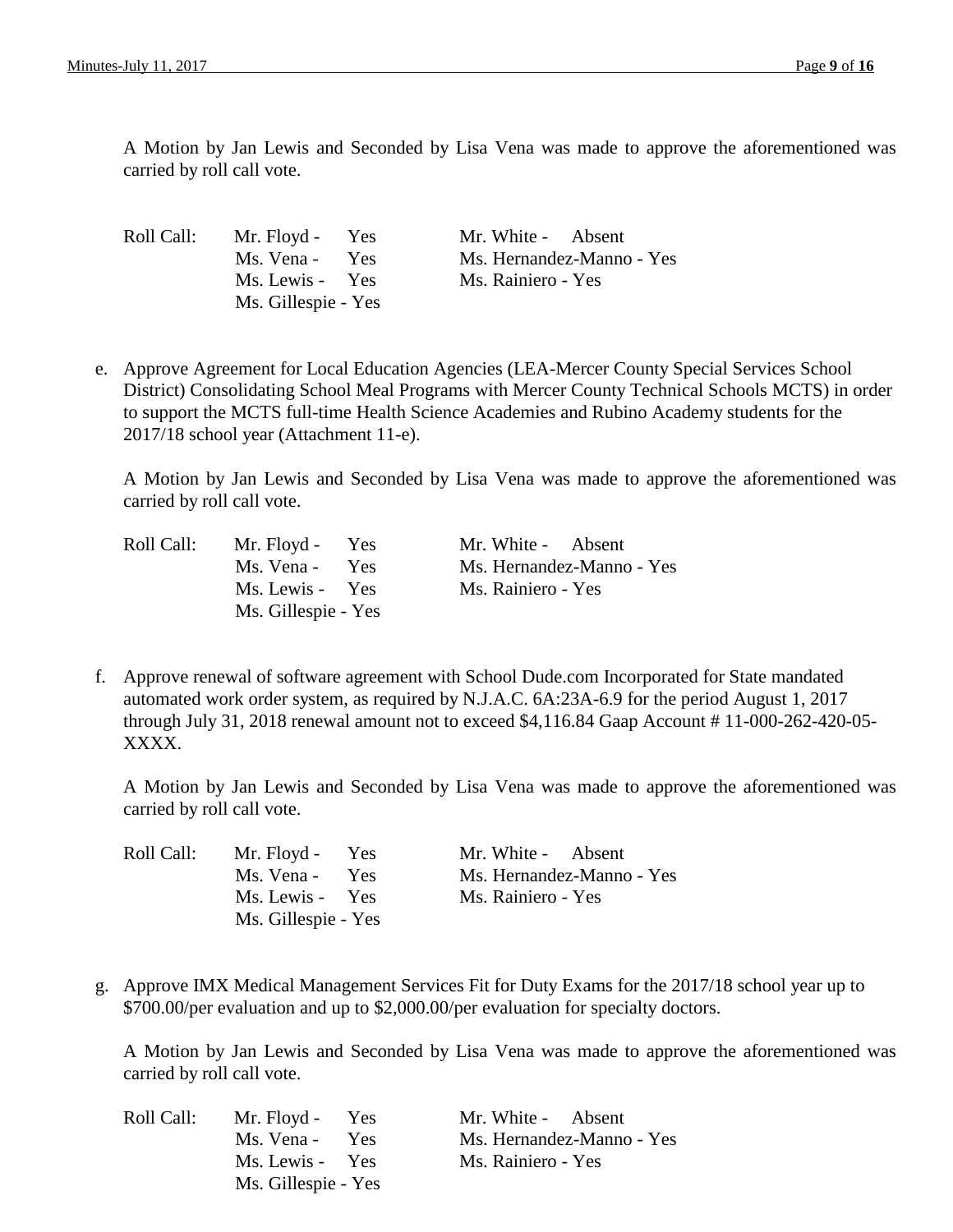h. Approve to award Bid #103-MCSSSDCPS-18-01 HVAC Repairs & Maintenance to McCloskey Mechanical in the amount of \$151,456, contract period July 1, 2017 through June 30, 2018 with period renewal options July 1, 2018 through June 30, 2019 in the amount of \$153,456 and July 1, 2019 through June 30, 2020 in the amount of \$155,456 (Attachment 11-h).

A Motion by Jan Lewis and Seconded by Lisa Vena was made to approve the aforementioned was carried by roll call vote.

| Roll Call: | Mr. Floyd - Yes     | Mr. White - Absent        |
|------------|---------------------|---------------------------|
|            | Ms. Vena - Yes      | Ms. Hernandez-Manno - Yes |
|            | Ms. Lewis - Yes     | Ms. Rainiero - Yes        |
|            | Ms. Gillespie - Yes |                           |

i. Approve dues for the New Jersey School Boards Association for the 2017/18 school year in the amount of \$6,120.85 Gaap account # 11-000-230-895-01-DFB.

A Motion by Jan Lewis and Seconded by Lisa Vena was made to approve the aforementioned was carried by roll call vote.

| Roll Call: | Mr. Floyd - Yes          | Mr. White - Absent        |
|------------|--------------------------|---------------------------|
|            | Ms. Vena -<br><b>Yes</b> | Ms. Hernandez-Manno - Yes |
|            | Ms. Lewis - Yes          | Ms. Rainiero - Yes        |
|            | Ms. Gillespie - Yes      |                           |

j. Approve to award the vendor competitive contract to Parker McCay, PA for the 2017/2018 school year as the Attorney for Negotiation Services at the hourly rate of \$180.

A Motion by Jan Lewis and Seconded by Lisa Vena was made to approve the aforementioned was carried by roll call vote.

| Roll Call: | Mr. Floyd - Yes     | Mr. White - Absent        |
|------------|---------------------|---------------------------|
|            | Ms. Vena - Yes      | Ms. Hernandez-Manno - Yes |
|            | Ms. Lewis - Yes     | Ms. Rainiero - Yes        |
|            | Ms. Gillespie - Yes |                           |

k. Approve to accept a donation from the Knights of Columbus Hamilton Council #6213 in the amount of \$766.70 to the Mercer Elementary School (Attachment 11-k).

A Motion by Jan Lewis and Seconded by Lisa Vena was made to approve the aforementioned was carried by roll call vote.

| Roll Call: | Mr. Floyd - Yes     | Mr. White - Absent        |
|------------|---------------------|---------------------------|
|            | Ms. Vena - Yes      | Ms. Hernandez-Manno - Yes |
|            | Ms. Lewis - Yes     | Ms. Rainiero - Yes        |
|            | Ms. Gillespie - Yes |                           |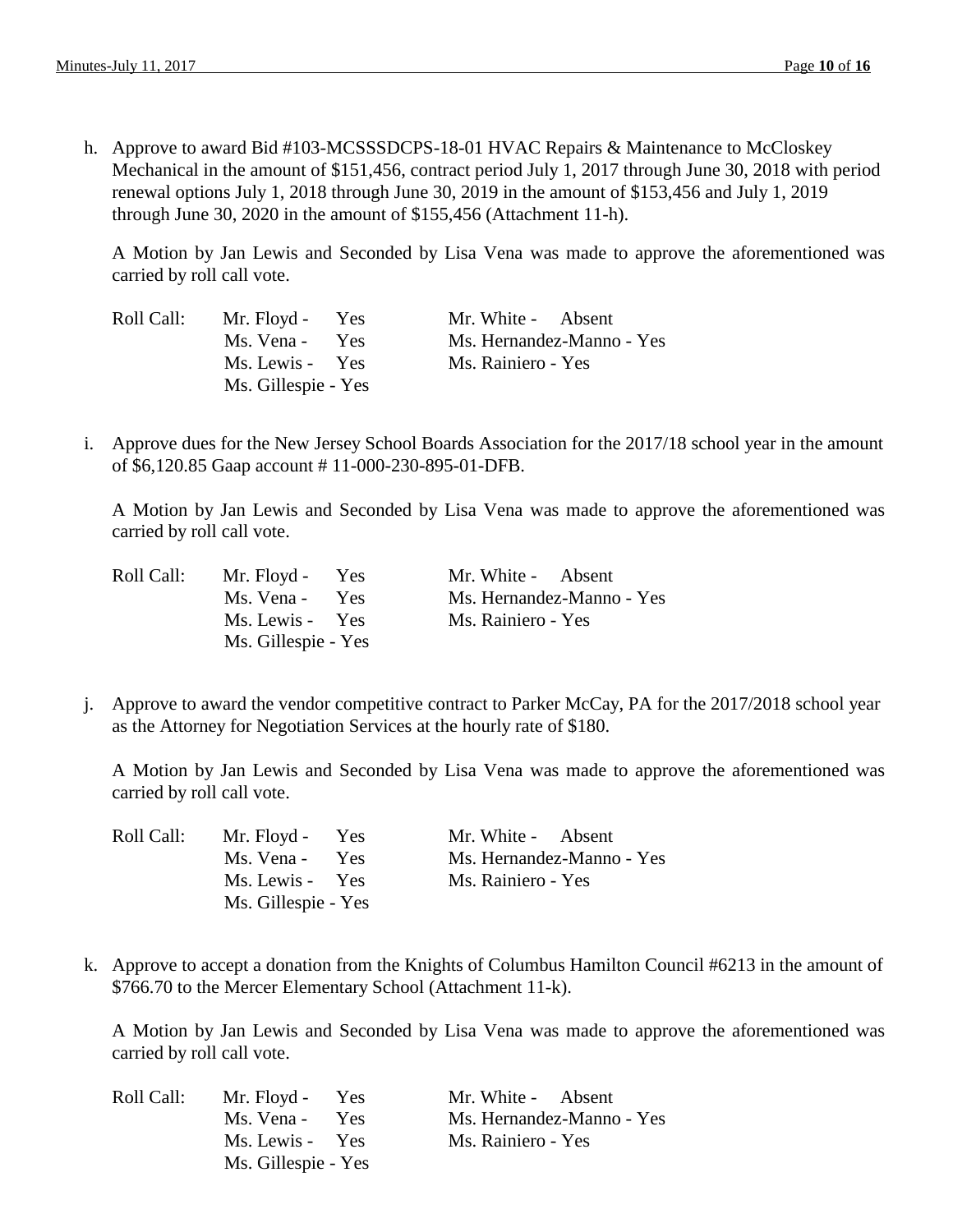l. Approve Black Box Network Services for monthly telephone system maintenance & support beginning July 1, 2017 through June 30, 2018 in the amount of \$14,022.72 Gaap Account #11-000-252-600-03- TEL (attachment 11-l).

A Motion by Jan Lewis and Seconded by Lisa Vena was made to approve the aforementioned was carried by roll call vote.

| Roll Ca |  |
|---------|--|
|         |  |
|         |  |
|         |  |

| Roll Call: | Mr. Floyd - Yes     | Mr. White - Absent        |
|------------|---------------------|---------------------------|
|            | Ms. Vena - Yes      | Ms. Hernandez-Manno - Yes |
|            | Ms. Lewis - Yes     | Ms. Rainiero - Yes        |
|            | Ms. Gillespie - Yes |                           |

m. Approve the Transfer Agreement Resolution for route BFA1-Brookfield Academy and TA08-Titusville Academy (formerly TA02) as requested by the Trenton Public Schools for the 2017/2018 school year from Mercer County Special Services School District to Trenton Public Schools (Attachment 11-m).

A Motion by Jan Lewis and Seconded by Lisa Vena was made to approve the aforementioned was carried by roll call vote.

| Roll Call: | Mr. Floyd - Yes     | Mr. White - Absent        |
|------------|---------------------|---------------------------|
|            | Ms. Vena - Yes      | Ms. Hernandez-Manno - Yes |
|            | Ms. Lewis - Yes     | Ms. Rainiero - Yes        |
|            | Ms. Gillespie - Yes |                           |

n. Approve Kellee Lee Statt, Customer Support Specialist of Realtime, Inc., to provide professional development training on September 6, 2017 for District certified staff. The training will provide instruction for the staff with regard to the New Goals and Objectives Interface within Realtime. Training will consist of two sessions - each ninety minutes in length. The cost of the training will not exceed \$750 Gaap account #11-000-223-390-02-DOCI.

A Motion by Jan Lewis and Seconded by Lisa Vena was made to approve the aforementioned was carried by roll call vote.

| Roll Call: | Mr. Floyd - Yes     | Mr. White - Absent        |
|------------|---------------------|---------------------------|
|            | Ms. Vena - Yes      | Ms. Hernandez-Manno - Yes |
|            | Ms. Lewis - Yes     | Ms. Rainiero - Yes        |
|            | Ms. Gillespie - Yes |                           |

o. Approve Prior Nami Business Systems to cover maintenance on the following Sharp Machines #05002485/\$550 per year/11-000-240-440-30-COP, #8506123X/\$168 per year/20-293-219-530-18- SCHS, #8506093/\$168 per year Gaap account #11-000-251-440-00-COP for the period 7/1/2017 through 6/30/2018 (Attachment 11-o).

A Motion by Jan Lewis and Seconded by Lisa Vena was made to approve the aforementioned was carried by roll call vote.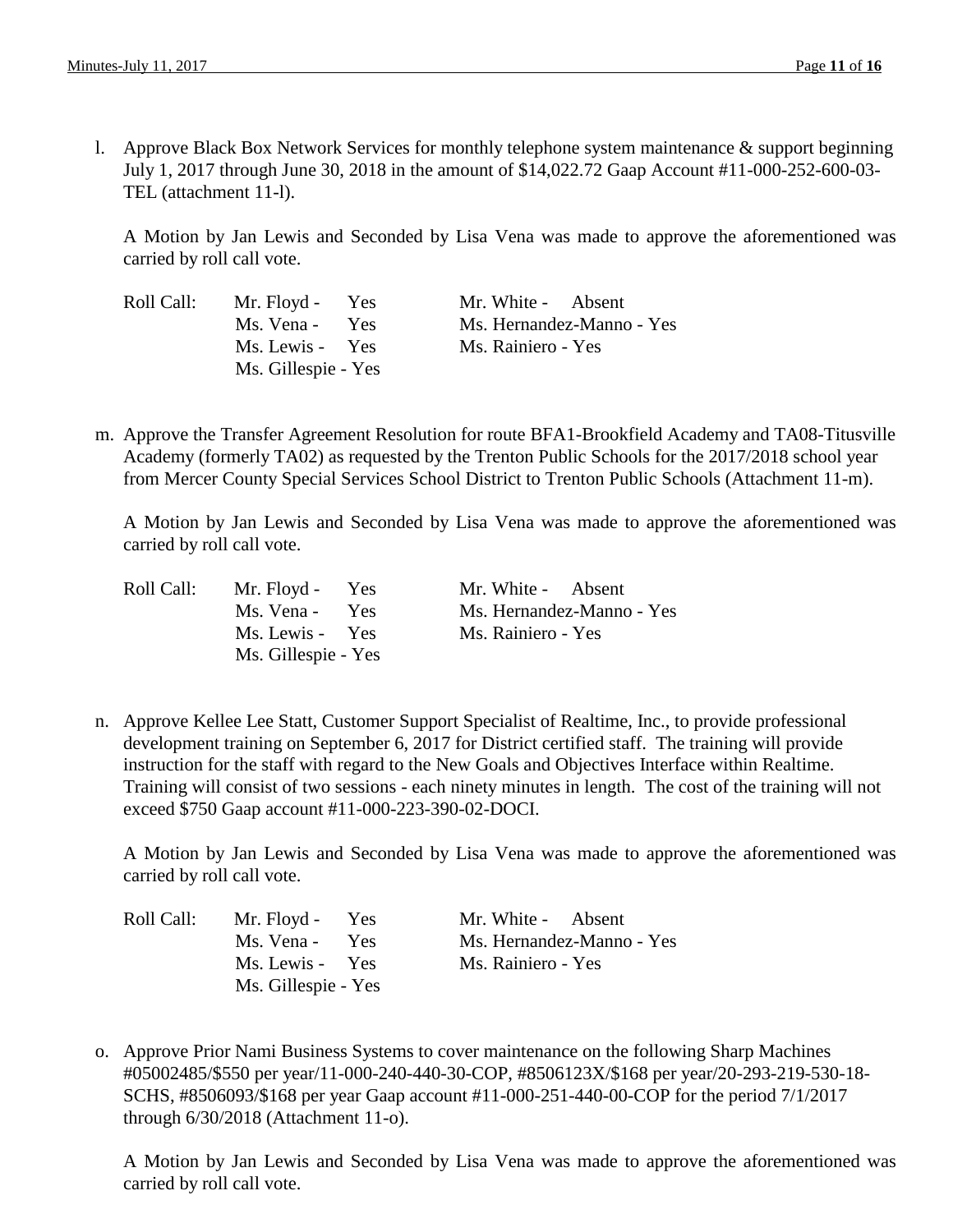| Roll Call: | Mr. Floyd - Yes     | Mr. White - Absent        |
|------------|---------------------|---------------------------|
|            | Ms. Vena - Yes      | Ms. Hernandez-Manno - Yes |
|            | Ms. Lewis - Yes     | Ms. Rainiero - Yes        |
|            | Ms. Gillespie - Yes |                           |

p. Approve Heritage Business Systems maintenance agreement on the following Canon Machine #LTA00508/\$102.72 per month Gaap account #11-000-240-440-40-COP (Attachment 11-p).

A Motion by Jan Lewis and Seconded by Lisa Vena was made to approve the aforementioned was carried by roll call vote.

| Roll Call: | Mr. Floyd - Yes     | Mr. White - Absent        |
|------------|---------------------|---------------------------|
|            | Ms. Vena - Yes      | Ms. Hernandez-Manno - Yes |
|            | Ms. Lewis - Yes     | Ms. Rainiero - Yes        |
|            | Ms. Gillespie - Yes |                           |

q. Approve month to month rental including maintenance of Sharp #15005649 located in MES originally leased under NJ State Contract #M-0053@ \$436.66 per month, Gaap account #11-000-240-440-80- COP for the period of 7/1/2017 through 6/30/2018.

A Motion by Jan Lewis and Seconded by Lisa Vena was made to approve the aforementioned was carried by roll call vote.

| Roll Call: | Mr. Floyd - Yes     | Mr. White - Absent        |
|------------|---------------------|---------------------------|
|            | Ms. Vena - Yes      | Ms. Hernandez-Manno - Yes |
|            | Ms. Lewis - Yes     | Ms. Rainiero - Yes        |
|            | Ms. Gillespie - Yes |                           |

r. Approve lease for Sharp Serial #55010258 to cover months 19 to 30 located in the Mercer High School under NJ State Contract M-0053 @ \$414.88 per month, Gaap account #11-000-240-440-30-COP for the period 7/1/2017 through 6/30/2018.

A Motion by Jan Lewis and Seconded by Lisa Vena was made to approve the aforementioned was carried by roll call vote.

| Roll Call: | Mr. Floyd - Yes          | Mr. White - Absent        |
|------------|--------------------------|---------------------------|
|            | Ms. Vena -<br><b>Yes</b> | Ms. Hernandez-Manno - Yes |
|            | Ms. Lewis - Yes          | Ms. Rainiero - Yes        |
|            | Ms. Gillespie - Yes      |                           |

s. Approve Pitney Bowes Lease Agreement for DM475 Mailing Machine for months 34 thru 39 at a cost of \$756 per quarter Gaap account #11-000-230-530-00-POS.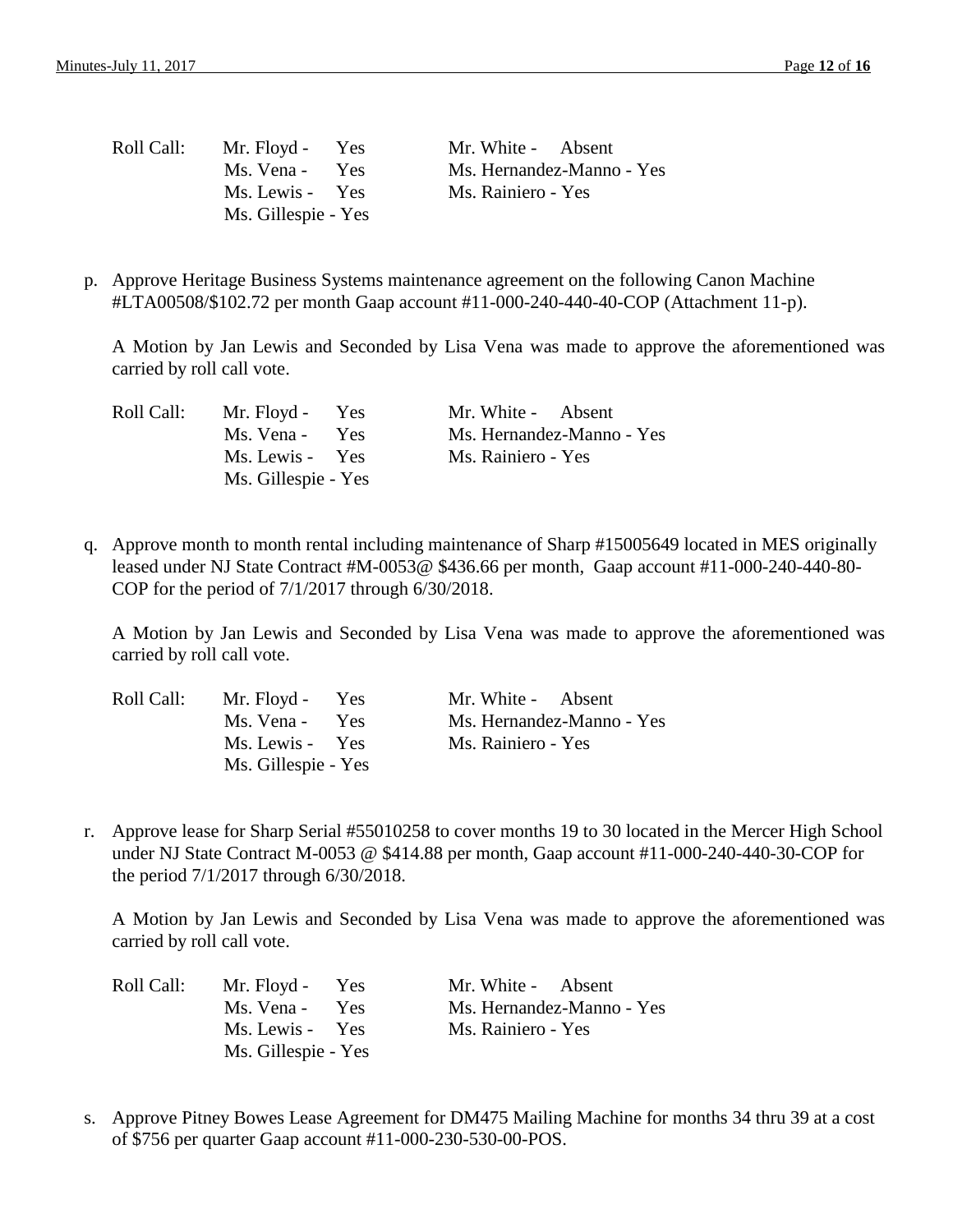- Roll Call: Mr. Floyd Yes Mr. White Absent Ms. Vena - Yes Ms. Hernandez-Manno - Yes Ms. Lewis - Yes Ms. Rainiero - Yes Ms. Gillespie - Yes
- t. Approve Stewart Business Systems maintenance for the following Xerox machines @ \$2,447.25 a quarter Gaap account #'s FLA017182/20-295-210-610-16-SUPP, FMA015782 & WTM767492/11- 000-240-440-80-COP, FLB026965/64-990-320-440-00-CMRS, VDR556579/11-000-221-440-02- COP, FMA015795 & VDR570068/11-000-251-440-00-COP,WTM767492 & VXW003250/11-000- 251-440-40-COP, AYX991138/65-990-270-440-06-COP for the period 7/1/2017 through 6/30/2018.

A Motion by Jan Lewis and Seconded by Lisa Vena was made to approve the aforementioned was carried by roll call vote.

| Roll Call: | Mr. Floyd - Yes     | Mr. White - Absent        |
|------------|---------------------|---------------------------|
|            | Ms. Vena - Yes      | Ms. Hernandez-Manno - Yes |
|            | Ms. Lewis - Yes     | Ms. Rainiero - Yes        |
|            | Ms. Gillespie - Yes |                           |

u. Approval of Transportation Contract(s) Addenda, Bids and Evacuation Drills per N.J.A.C. 6A:27-11.2 (Attachment 11-u).

A Motion by Jan Lewis and Seconded by Lisa Vena was made to approve the aforementioned was carried by roll call vote.

| Roll Call: | Mr. Floyd - Yes     | Mr. White - Absent        |
|------------|---------------------|---------------------------|
|            | Ms. Vena - Yes      | Ms. Hernandez-Manno - Yes |
|            | Ms. Lewis - Yes     | Ms. Rainiero - Yes        |
|            | Ms. Gillespie - Yes |                           |

v. Staff and Student Travel (Attachment 11-v).

A Motion by Jan Lewis and Seconded by Lisa Vena was made to approve the aforementioned was carried by roll call vote.

| Roll Call: | Mr. Floyd - Yes     | Mr. White - Absent        |
|------------|---------------------|---------------------------|
|            | Ms. Vena - Yes      | Ms. Hernandez-Manno - Yes |
|            | Ms. Lewis - Yes     | Ms. Rainiero - Yes        |
|            | Ms. Gillespie - Yes |                           |

w. Miscellaneous Equipment for Disposal (Attachment 11-w).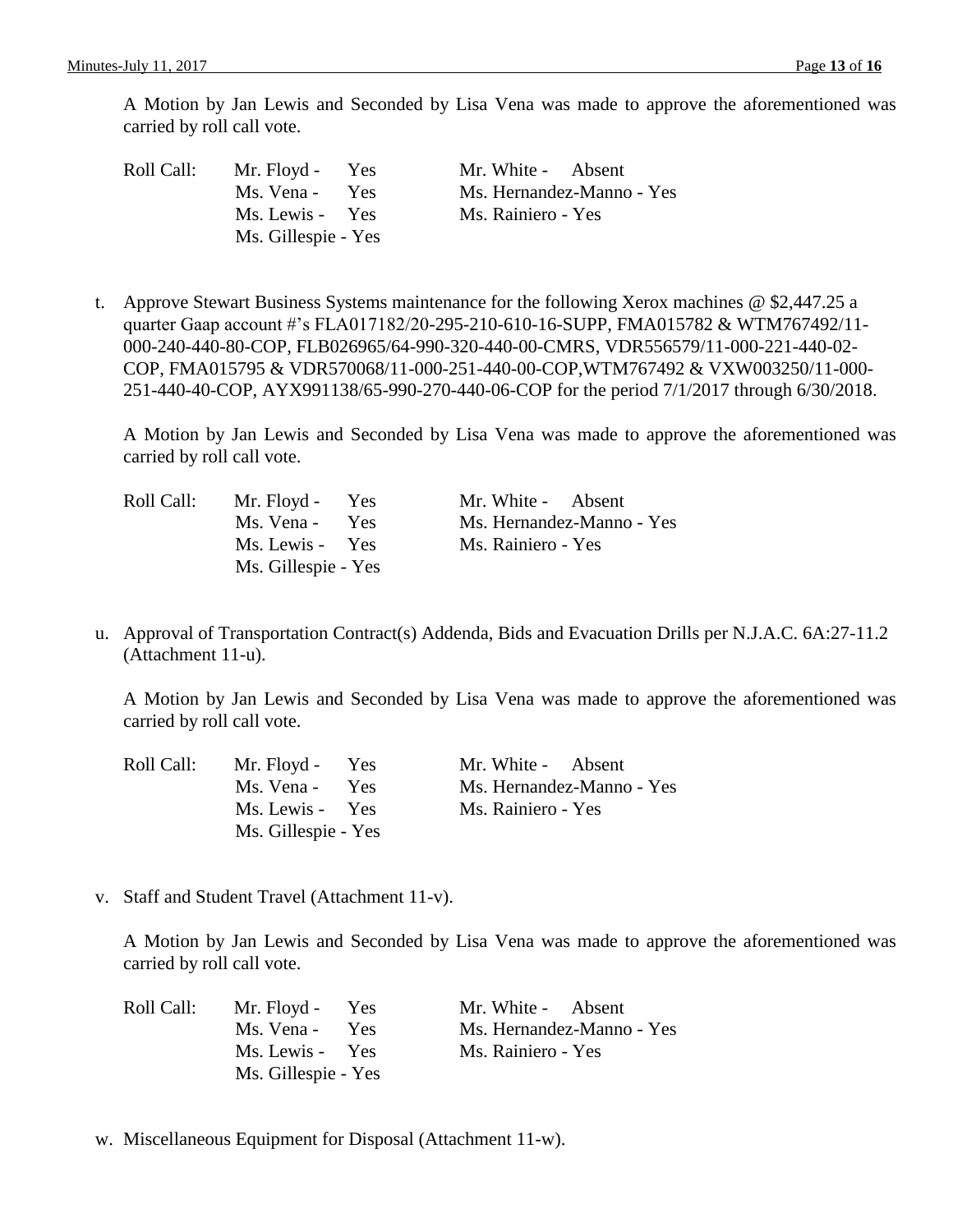| Roll Call: | Mr. Floyd - Yes     | Mr. White - Absent        |
|------------|---------------------|---------------------------|
|            | Ms. Vena -<br>Yes   | Ms. Hernandez-Manno - Yes |
|            | Ms. Lewis - Yes     | Ms. Rainiero - Yes        |
|            | Ms. Gillespie - Yes |                           |

x. Use of Building and Grounds (Attachment 11-x).

A Motion by Jan Lewis and Seconded by Lisa Vena was made to approve the aforementioned was carried by roll call vote.

| Roll Call: | Mr. Floyd - Yes     | Mr. White - Absent        |
|------------|---------------------|---------------------------|
|            | Ms. Vena - Yes      | Ms. Hernandez-Manno - Yes |
|            | Ms. Lewis - Yes     | Ms. Rainiero - Yes        |
|            | Ms. Gillespie - Yes |                           |

- y. Approve Lease Agreement between Mercer County Special Services School District and Allies NJ for 2017/18 educational programs at the Joseph F. Cappello School. Tabled to August Board
- z. Approve Lease Agreement between Mercer County Special Services School District and Mercer ARC for 2017/18 educational programs at the Joseph F. Cappello School. Tabled to August Board
- aa. Approve Lease Agreement between Mercer County Special Services School District and Camelot Educational Resources, LLC for 2017/18 educational programs at the Alfred Reed School. Tabled to August Board
- bb. Approve to award Bid #18-09 Architect Project #17.614 Fire Alarm System Replacement and Intercom System Replacement for the Joseph F. Cappello School and Clock System Replacement for the Mercer High School to MJF Electrical Contractors in the amount of \$325,000 (Attachment 11-bb).

A Motion by Jan Lewis and Seconded by Lisa Vena was made to approve the aforementioned was carried by roll call vote.

| Roll Call: | Mr. Floyd - Yes          | Mr. White - Absent        |
|------------|--------------------------|---------------------------|
|            | Ms. Vena -<br><b>Yes</b> | Ms. Hernandez-Manno - Yes |
|            | Ms. Lewis - Yes          | Ms. Rainiero - Yes        |
|            | Ms. Gillespie - Yes      |                           |

cc. Approve to award Architect Project #17.614 Mercer Elementary School HVAC Upgrades to Air Control Technology in the amount of \$100,520 (Attachment 11-cc).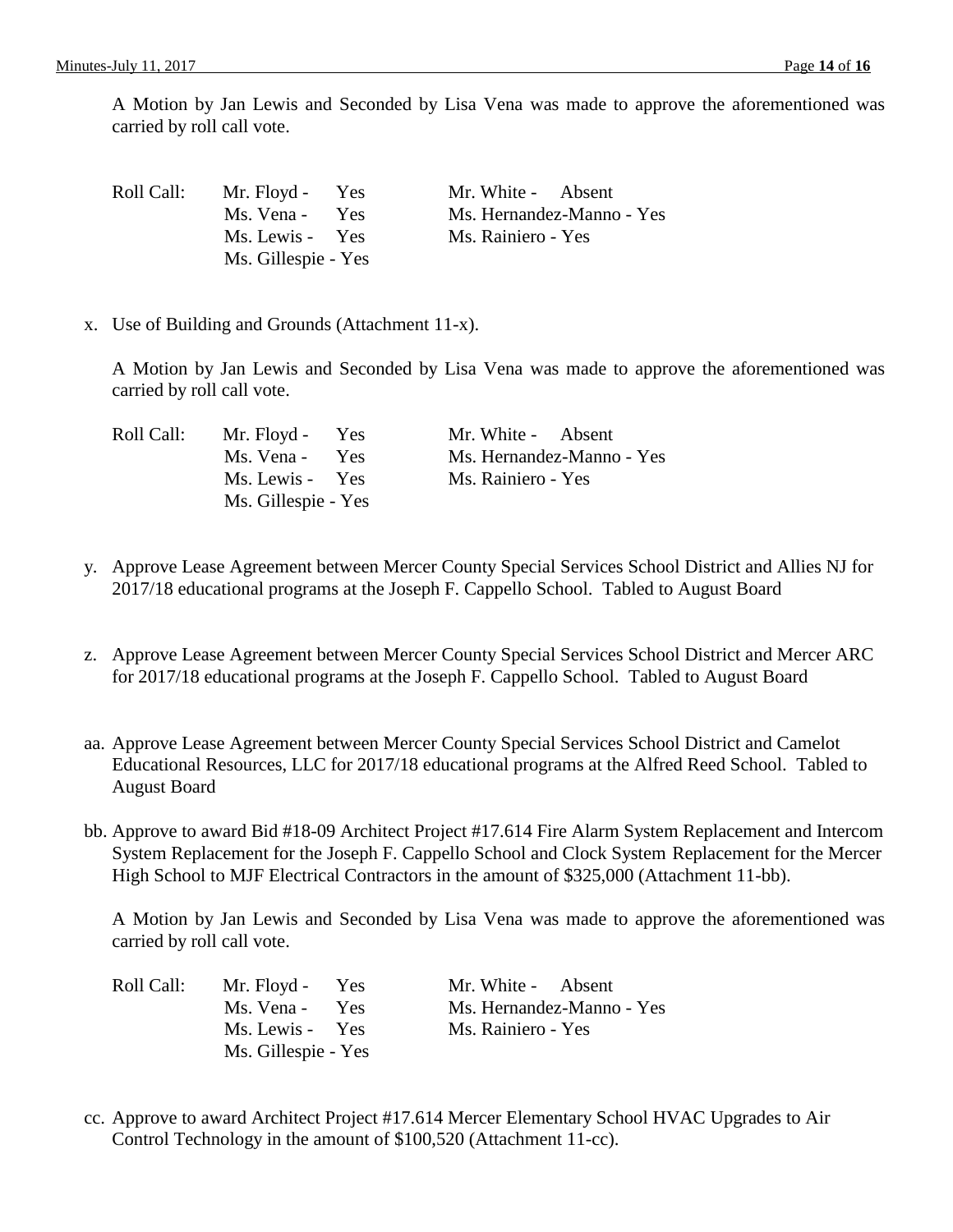| Roll Call: | Mr. Floyd - Yes     | Mr. White - Absent        |
|------------|---------------------|---------------------------|
|            | Ms. Vena - Yes      | Ms. Hernandez-Manno - Yes |
|            | Ms. Lewis - Yes     | Ms. Rainiero - Yes        |
|            | Ms. Gillespie - Yes |                           |

dd. Approve to reject Project #17.614 Storage Building/Pole Barn due to bid price exceeding available funds (Attachment 11-dd).

A Motion by Jan Lewis and Seconded by Lisa Vena was made to approve the aforementioned was carried by roll call vote.

| Roll Call: | Mr. Floyd - Yes     | Mr. White - Absent        |
|------------|---------------------|---------------------------|
|            | Ms. Vena - Yes      | Ms. Hernandez-Manno - Yes |
|            | Ms. Lewis - Yes     | Ms. Rainiero - Yes        |
|            | Ms. Gillespie - Yes |                           |

ee. Approve the revised agreement between Mercer County Special Services School District and Hamilton YMCA After Care Program effective July 1, 2017 through August 31, 2017 (Attachment 11-ee).

A Motion by Jan Lewis and Seconded by Lisa Vena was made to approve the aforementioned was carried by roll call vote.

| Roll Call: | Mr. Floyd - Yes     | Mr. White - Absent        |
|------------|---------------------|---------------------------|
|            | Ms. Vena - Yes      | Ms. Hernandez-Manno - Yes |
|            | Ms. Lewis - Yes     | Ms. Rainiero - Yes        |
|            | Ms. Gillespie - Yes |                           |

Dr. Schneider announced one of our Board Members, Sally Gillespie is going to have a lot of fun at her new dream beach house and retirement. We appreciate your time and talents and we thank you.

I would like to introduce Diane Caldwell who will be the new supervisor at Joseph F. Cappello School. Ms. Caldwell introduced herself to the Board and thanked them for the opportunity.

#### 11. EXECUTIVE SESSION

WHEREAS, the Open Public Meetings Act, N.J.S.A. 10:4-11, permits the Board of Education to meet in closed session to discussion certain matters, now therefore

BE IT RESOLVED, that the Mercer County Special Services Board of Education shall recess to executive session for the purpose of discussing: